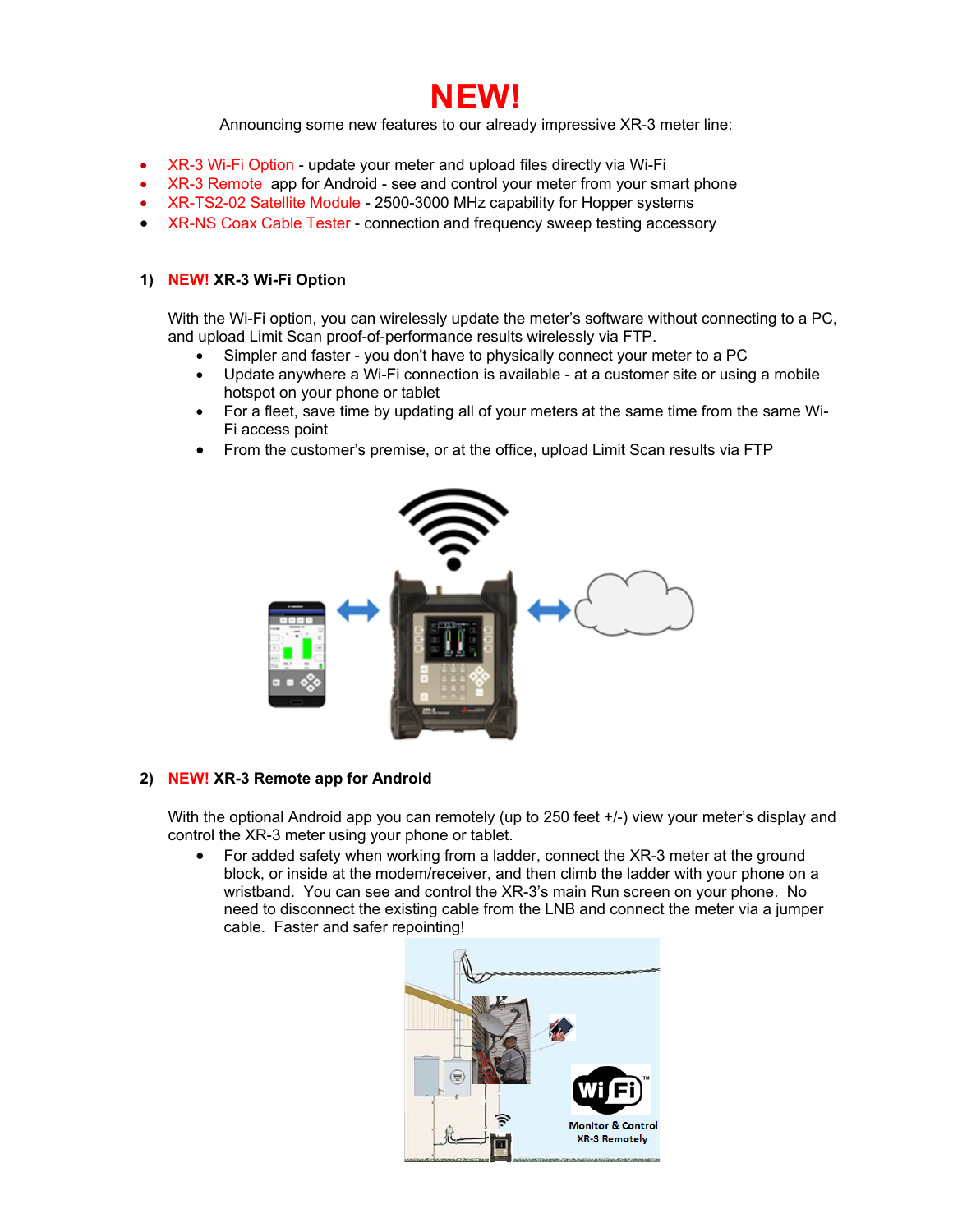When troubleshooting, leave your XR-3 at one point in the network while you inspect and resolve an issue at another point in the network. Use the XR-3 Remote app on your mobile device to confirm the issue has been resolved.



To purchase an XR-3 with Wi-Fi, contact your local reseller or Applied Instruments for details. Purchase and download the XR-3 Remote Android app from the Google Play store.

If you already own an XR-3 and want to add the Wi-Fi option, contact us at info@appliedin.com for a quote. In your email, please provide the serial number of your XR-3, your full name, company name, telephone number, ship-to address, and bill-to address.

For more details about Wi-Fi functions of the Wi-Fi-enabled XR-3, visit http://www.appliedin.com/www/assets/products/XR\_3/downloads/XR-3\_Meter\_WiFi\_Operations.pdf

For more details about the XR-3 Remote Android app, to read about compatibility, applications, and instructions on how to link the Android mobile device to the XR-3, visit http://www.appliedin.com/www/assets/products/XR\_3/downloads/XR-3\_Remote\_Android\_App.pdf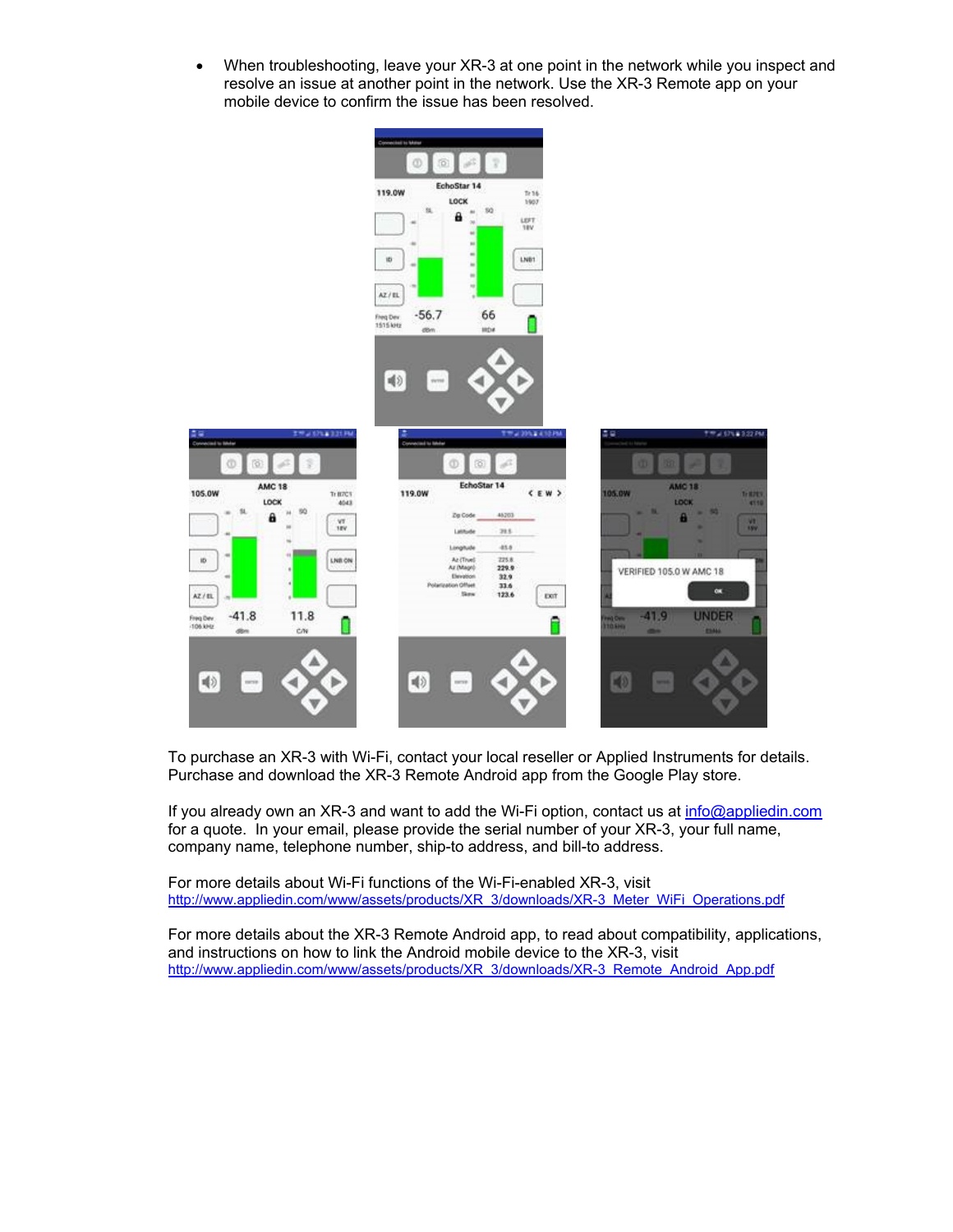## **3) NEW! XR-TS2-02 Satellite Meter Module with 2500-3000 MHz tuning**

We are proud to announce a new tuner module in our XR-3 line-up. The XR-TS2-02 does everything the original XR-TS2-01 model did and adds 2500-3000 MHz tuning capability. Now you can test the signal level and quality of satellite transponders on the very high frequency Band 3 of the DISH Node-to-Hopper systems.



|               | XR-TS2-01 | <i>XR-TS2-02</i> |
|---------------|-----------|------------------|
| 250-850 MHz   | Yes       | Yes              |
| 950-2150 MHz  | Yes       | Yes              |
| 2500-3000 MHz | Nο        | YESI             |

# **4) COMING SOON! XR-NS Coax Cable Tester**

Using an XR-3 (with a satellite meter module) and the XR-NS Coax Cable Tester, you can check a cable's continuity, DC voltage drop, and RF attenuation on all available frequency bands, even the lower FSK frequency used on DPH (Dish Pro Hybrid) systems. Great for troubleshooting and finding faulty cables or splitters.

XR-NS tests:

- Cable length estimate
- DC test (open/short, resistance, voltage drop)
- RF test (signal loss across frequency bands)
- FSK test (signal loss at FSK frequency)